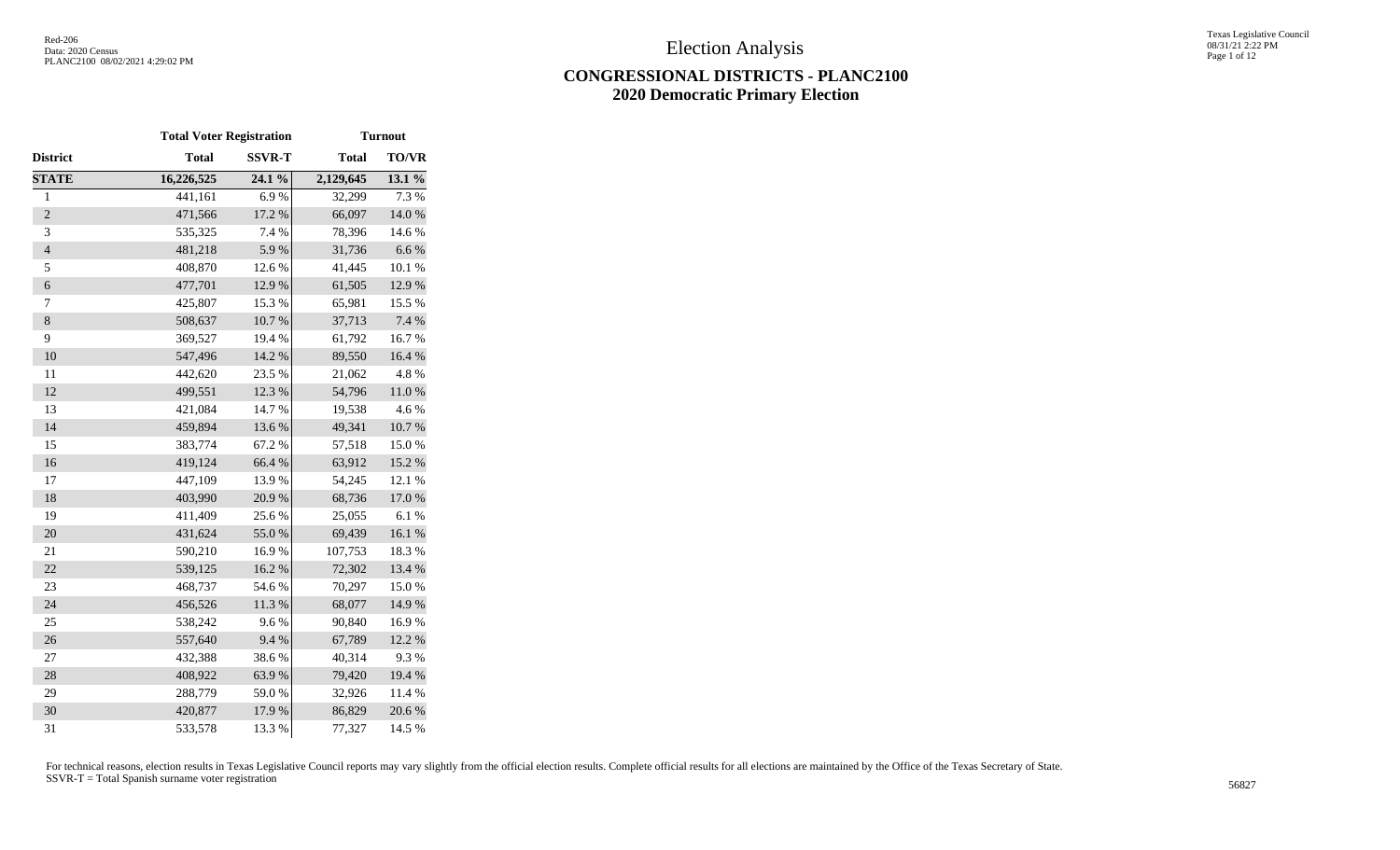Texas Legislative Council 08/31/21 2:22 PM Page 2 of 12

|                 | <b>Total Voter Registration</b> |               |              | <b>Turnout</b> |
|-----------------|---------------------------------|---------------|--------------|----------------|
| <b>District</b> | <b>Total</b>                    | <b>SSVR-T</b> | <b>Total</b> | <b>TO/VR</b>   |
| 32              | 459,767                         | 11.6 %        | 80,810       | 17.6 %         |
| 33              | 281,419                         | 41.5 %        | 40,601       | 14.4 %         |
| 34              | 376,568                         | 74.1 %        | 57,394       | 15.2 %         |
| 35              | 436,415                         | 42.2 %        | 76,482       | 17.5 %         |
| 36              | 449,845                         | 13.5 %        | 30,328       | 6.7 %          |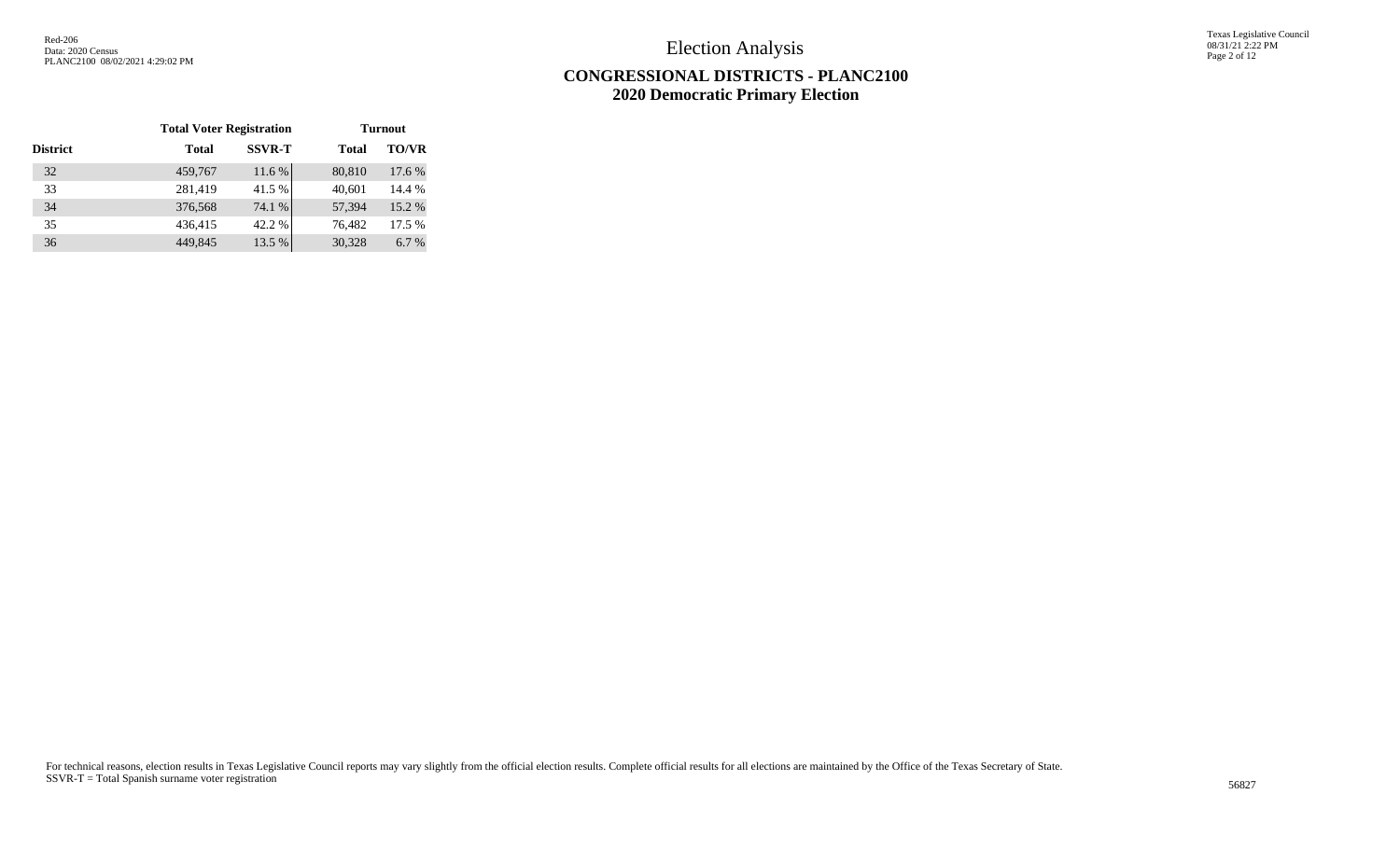#### **CONGRESSIONAL DISTRICTS - PLANC2100 2020 Democratic Primary Election**

|                 |                 |           |                |               |                    |               |                 |         |                 | <b>PRESIDENT</b> |                |           |                  |           |           |           |             |         |           |         |
|-----------------|-----------------|-----------|----------------|---------------|--------------------|---------------|-----------------|---------|-----------------|------------------|----------------|-----------|------------------|-----------|-----------|-----------|-------------|---------|-----------|---------|
| <b>District</b> | <b>Bennet-D</b> |           | <b>Biden-D</b> |               | <b>Bloomberg-D</b> |               | <b>Booker-D</b> |         | <b>Castro-D</b> |                  | De La Fuente-D |           | <b>Delaney-D</b> |           | Gabbard-D |           | Klobuchar-D |         | Patrick-D |         |
| <b>STATE</b>    | 10,325          | $0.5\%$   | 725,479 34.6 % |               | 300,575 14.4 %     |               | 4,940           | $0.2\%$ | 16,684          | $0.8\%$          | 5,464          | $0.3\%$   | 3,281            | $0.2\%$   | 8,687     | $0.4\%$   | 43,282      | $2.1\%$ | 1,303     | $0.1\%$ |
|                 | 109             | 0.3%      | 15,687         | 48.8%         | 4,919              | 15.3 %        | 74              | $0.2\%$ | 125             | 0.4%             | 38             | 0.1%      | 50               | $0.2\%$   | 136       | 0.4%      | 595         | 1.8%    | 22        | 0.1%    |
| 2               | 307             | $0.5\%$   | 23,584         | 36.0%         | 8,767              | 13.4 %        | 64              | 0.1%    | 76              | 0.1%             | 34             | $0.1\ \%$ | 39               | 0.1 %     | 204       | 0.3 %     | 1,576       | 2.4 %   | 35        | 0.1%    |
| 3               | 38              | 0.0 %     |                | 27,643 35.4 % | 10,495             | 13.4 %        | 66              | 0.1%    | 56              | 0.1%             | 18             | $0.0\ \%$ | 20               | $0.0\ \%$ | 244       | 0.3%      | 2,015       | 2.6 %   | 16        | 0.0 %   |
| $\overline{4}$  | 88              | 0.3%      | 14,224         | 45.1 %        | 4,720              | 15.0 %        | 71              | 0.2 %   | 50              | 0.2 %            | 25             | 0.1 %     | 40               | 0.1%      | 129       | 0.4%      | 646         | 2.0 %   | 27        | 0.1%    |
| .5              | 282             | 0.7%      | 17,238         | 41.7%         | 5,728              | 13.9 %        | 144             | 0.3%    | 75              | $0.2\%$          | 49             | 0.1%      | 89               | 0.2 %     | 116       | 0.3%      | 716         | 1.7 %   | 11        | 0.0 %   |
| 6               | 387             | 0.6 %     | 26,161         | 42.7 %        | 7,438              | 12.1 %        | 133             | 0.2 %   | 171             | 0.3%             | 19             | $0.0\ \%$ | 89               | 0.1%      | 137       | 0.2 %     | 944         | 1.5 %   | 52        | 0.1%    |
| $\tau$          | 301             | $0.5\ \%$ | 24,934         | 38.1 %        | 10,502             | 16.0%         | 65              | 0.1%    | 79              | 0.1%             | 18             | $0.0\ \%$ | 35               | 0.1%      | 205       | 0.3 %     | 1,811       | 2.8%    | 43        | 0.1%    |
| 8               | 87              | $0.2\%$   | 15,328         | 40.8%         | 5,370              | 14.3 %        | 48              | 0.1%    | 42              | 0.1%             | 23             | $0.1\ \%$ | 17               | 0.0 %     | 162       | 0.4%      | 1,004       | 2.7 %   | 19        | 0.1%    |
| 9               | 540             | $0.9\ \%$ |                | 27,035 44.4 % | 9,287              | 15.3 %        | 324             | 0.5 %   | 132             | 0.2 %            | 49             | 0.1 %     | 99               | 0.2%      | 141       | 0.2 %     | 513         | 0.8%    | 65        | 0.1%    |
| 10              | 228             | 0.3%      |                | 26,466 29.8 % | 9,267              | 10.4 %        | 100             | 0.1%    | 97              | 0.1%             | 34             | $0.0\ \%$ | 45               | 0.1 %     | 306       | 0.3%      | 2,164       | 2.4 %   | 28        | 0.0 %   |
| 11              | 57              | 0.3 %     |                | 8,093 38.6 %  | 3,259              | 15.5 %        | 50              | 0.2 %   | 137             | 0.7%             | 54             | 0.3 %     | 80               | 0.4%      | 78        | 0.4%      | 562         | 2.7 %   | 13        | 0.1%    |
| 12              | 276             | 0.5%      |                | 19,913 36.5 % |                    | 6,956 12.7 %  | 73              | 0.1%    | 182             | 0.3 %            | 15             | 0.0 %     | 88               | 0.2 %     | 151       | 0.3 %     | 1,310       | 2.4 %   | 25        | 0.0 %   |
| 13              | 59              | 0.3 %     | 7,264          | 37.3 %        |                    | 2,950 15.1 %  | 36              | 0.2 %   | 81              | 0.4%             | 29             | 0.1 %     | 38               | 0.2 %     | 97        | $0.5\%$   | 506         | 2.6 %   |           | 0.0 %   |
| 14              | 395             | 0.8%      | 21,776         | 44.1 %        | 7,862              | 15.9%         | 193             | 0.4%    | 160             | 0.3 %            | 62             | 0.1 %     | 41               | 0.1 %     | 156       | 0.3 %     | 947         | 1.9%    | 31        | 0.1%    |
| 15              | 482             | 0.9 %     | 15,102         | 28.9%         | 12,021             | 23.0 %        | 144             | 0.3%    | 1,586           | 3.0 %            | 441            | $0.8\ \%$ | 76               | 0.1 %     | 537       | 1.0%      | 687         | 1.3%    | 48        | 0.1%    |
| 16              | 252             | 0.4%      | 18,225         | 29.0 %        | 12,806             | 20.4 %        | 81              | 0.1%    | 490             | 0.8%             | 174            | $0.3~\%$  | 222              | 0.4%      | 351       | 0.6 %     | 1,099       | 1.7%    | 65        | 0.1%    |
| 17              | 121             | $0.2\%$   | 17,696         | 33.1 %        | 5,282              | 9.9%          | 125             | 0.2 %   | 172             | 0.3%             | 37             | 0.1 %     | 51               | 0.1%      | 198       | 0.4%      | 1,115       | 2.1 %   | 14        | 0.0 %   |
| 18              | 674             | 1.0%      | 27,164         | 40.3%         | 10,135             | 15.0%         | 224             | 0.3 %   | 104             | 0.2 %            | 51             | $0.1\ \%$ | 102              | 0.2 %     | 187       | 0.3%      | 875         | 1.3%    | 76        | 0.1%    |
| 19              | 36              | 0.1%      | 8,683          | 34.8%         | 3,151              | 12.6 %        | 116             | 0.5%    | 397             | 1.6 %            | 33             | $0.1\ \%$ | 115              | 0.5 %     | 147       | $0.6\,\%$ | 809         | 3.2 %   | 13        | 0.1%    |
| 20              | 107             | $0.2~\%$  | 18,759         | 27.2 %        |                    | 10,140 14.7 % | 64              | 0.1%    | 1,701           | 2.5 %            | 95             | $0.1\ \%$ | 32               | $0.0\,\%$ | 212       | 0.3%      | 1,422       | 2.1 %   | 19        | 0.0 %   |
| 21              | 53              | 0.0 %     | 28,911         | 27.0%         | 12,171             | 11.4 %        | -44             | 0.0 %   | 288             | 0.3%             | 27             | $0.0\ \%$ | 20               | $0.0\ \%$ | 424       | 0.4%      | 3,463       | 3.2%    | 10        | 0.0 %   |
| 22              | 147             | 0.2 %     | 28,007         | 38.8%         | 10,628             | 14.7 %        | 308             | 0.4%    | 132             | 0.2 %            | 53             | $0.1\ \%$ | 38               | 0.1%      | 463       | 0.6 %     | 1,522       | 2.1 %   | 37        | 0.1%    |
| 23              | 459             | 0.7 %     | 17,558         | 26.2 %        | 12,443             | 18.6 %        | 202             | 0.3%    | 3,201           | 4.8%             | 927            | 1.4 %     | 239              | 0.4%      | 508       | $0.8 \%$  | 1,375       | 2.1 %   | 102       | 0.2 %   |
| 24              | 305             | 0.4%      | 23,519 34.6 %  |               | 8,949              | 13.2 %        | 138             | 0.2 %   | 113             | 0.2 %            | 23             | 0.0 %     | 87               | 0.1%      | 216       | 0.3 %     | 1,737       | 2.6 %   | 26        | $0.0\%$ |
| 25              | -56             | 0.1%      | 26,888         | 29.8%         | 10,058             | 11.1 %        | 76              | 0.1 %   | 89              | 0.1%             | 25             | 0.0 %     | 24               | 0.0 %     | 336       | 0.4%      | 2,580       | 2.9 %   | 15        | 0.0 %   |
| 26              | 88              | 0.1 %     |                | 22,626 33.4 % | 8,126              | 12.0 %        | 61              | 0.1%    | 84              | 0.1%             | 18             | $0.0\ \%$ | 30               | $0.0\,\%$ | 251       | 0.4%      | 1,602       | 2.4 %   | 19        | 0.0 %   |
| 27              | 170             | 0.4%      |                | 15,775 39.5 % | 6,897              | 17.3 %        | -87             | 0.2 %   | 256             | 0.6 %            | 187            | $0.5\%$   | 128              | 0.3 %     | 148       | 0.4%      | 950         | 2.4 %   | 33        | 0.1%    |
| 28              | 820             | 1.2%      |                | 16,632 24.2 % | 14,264             | 20.8 %        | 259             | 0.4%    | 2,990           | 4.4 %            | 1,591          | 2.3 %     | 188              | 0.3%      | 593       | 0.9%      | 986         | 1.4 %   | 100       | 0.1%    |
| 29              | 501             | 1.6 %     | 9.801          | 30.8 %        | 4,772              | 15.0 %        | 51              | $0.2\%$ | 278             | 0.9%             | 95             | 0.3%      | 82               | $0.3\%$   | 97        | 0.3%      | 282         | 0.9%    | 53        | 0.2 %   |
| 30              | 859             | 1.0%      | 40,650         | 47.2 %        | 11,404             | 13.3 %        | 792             | 0.9%    | 162             | $0.2\%$          | 56             | $0.1\ \%$ | 302              | 0.4%      | 128       | 0.1 %     | 647         | 0.8%    | 22        | 0.0 %   |
| 31              | 63              | 0.1%      | 25,076         | 32.5 %        | 9,077              | 11.8%         | 75              | 0.1%    | 128             | 0.2 %            | 31             | $0.0\%$   | 47               | 0.1%      | 376       | 0.5%      | 2,109       | 2.7%    | 18        | 0.0 %   |
| 32              | 271             | 0.3%      | 31,322 38.9 %  |               | 11,974             | 14.9 %        | 223             | 0.3%    | 77              | 0.1%             | 18             | 0.0 %     | 96               | 0.1%      | 221       | 0.3%      | 1,601       | 2.0 %   | 10        | 0.0 %   |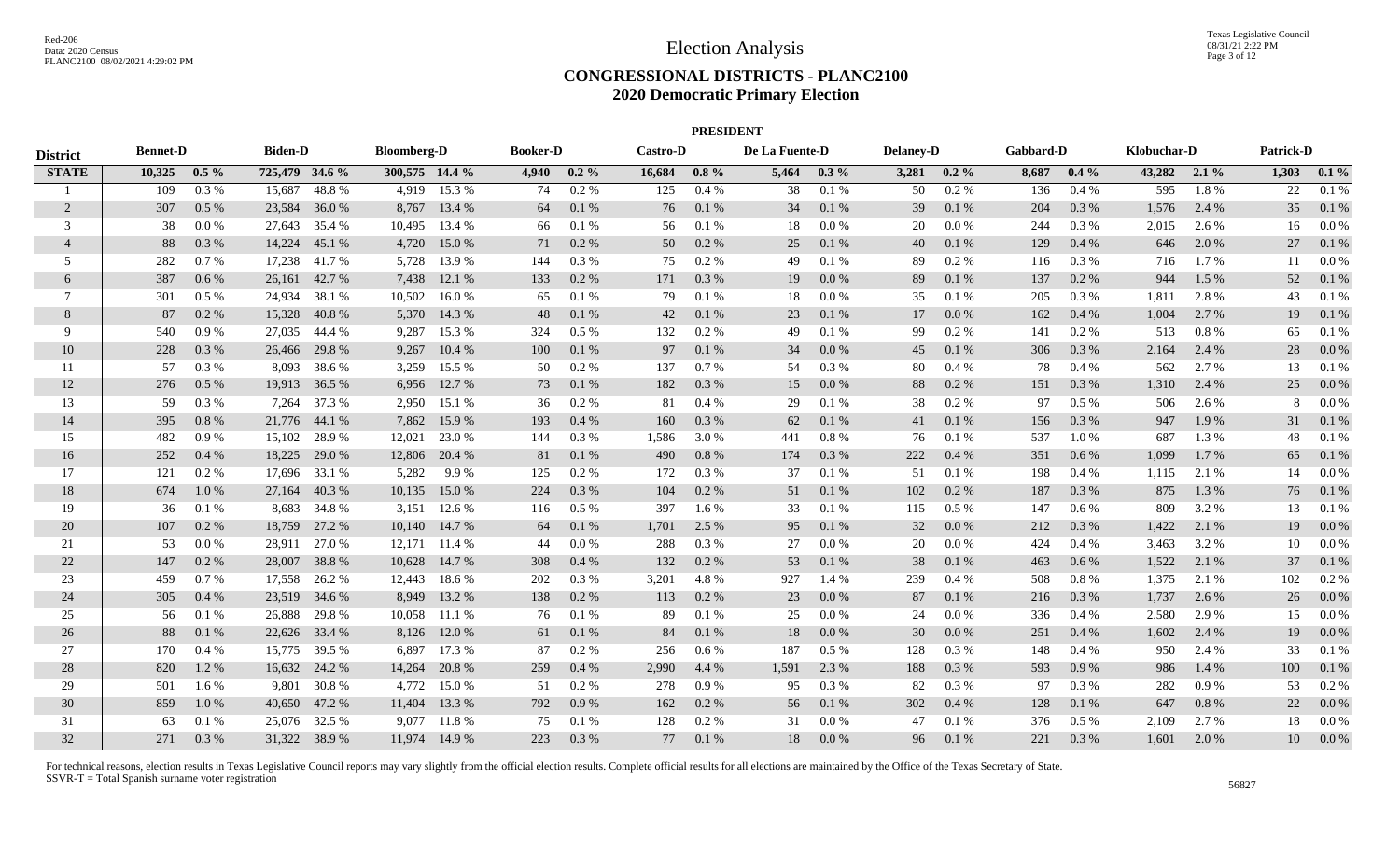#### **CONGRESSIONAL DISTRICTS - PLANC2100 2020 Democratic Primary Election**

|                 |                  |               |                 |         |                 |        | <b>PRESIDENT</b> |           |              |         |        |           |                    |         |               |         | <b>U.S. SEN</b> |         |                  |                |
|-----------------|------------------|---------------|-----------------|---------|-----------------|--------|------------------|-----------|--------------|---------|--------|-----------|--------------------|---------|---------------|---------|-----------------|---------|------------------|----------------|
| <b>District</b> | <b>Sanders-D</b> |               | <b>Steyer-D</b> |         | <b>Warren-D</b> |        | <b>Wells-D</b>   |           | Williamson-D |         | Yang-D |           | <b>Buttigieg-D</b> |         | <b>Bell-D</b> |         | Cooper-D        |         | <b>Edwards-D</b> |                |
| <b>STATE</b>    | 626,027 29.9 %   |               | 13,928          | $0.7\%$ | 239,169 11.4 %  |        | 1,504            | $0.1\%$   | 3,919        | $0.2\%$ | 6,673  | $0.3\%$   | 82,634             | $3.9\%$ | 159,725       | $8.5\%$ | 92,394          | $4.9\%$ |                  | 189,592 10.1 % |
|                 | 6,764            | 21.0%         | 171             | 0.5%    | 2,263           | 7.0 %  | 33               | 0.1%      | 167          | 0.5%    | 101    | 0.3 %     | 919                | 2.9%    | 3,096         | 10.9%   | 2,584           | 9.1%    | 3,492            | 12.3 %         |
| $\overline{2}$  | 18,601           | 28.4 %        | 330             | $0.5\%$ | 8,795           | 13.4 % | 22               | 0.0 %     | 58           | 0.1%    | 177    | 0.3%      | 2,867              | 4.4 %   | 8,378         | 14.5 %  | 2,632           | 4.5 %   | 8,275            | 14.3 %         |
| 3               | 23,649           | 30.2 %        | 458             | $0.6\%$ | 8,920           | 11.4 % | 11               | 0.0 %     | 28           | 0.0 %   | 319    | 0.4%      | 4,199              | 5.4 %   | 4,527         | 6.8%    | 2,656           | 4.0%    | 6,002            | 9.0%           |
| $\overline{4}$  | 7,475            | 23.7 %        | 261             | 0.8%    | 2,499           | 7.9 %  | 31               | $0.1\ \%$ | 51           | 0.2%    | 90     | 0.3 %     | 1,101              | 3.5 %   | 2,441         | 8.6%    | 1,601           | 5.7 %   | 3,407            | 12.1 %         |
| 5               | 10,766           | 26.1 %        | 415             | 1.0%    | 3,994           | 9.7%   | 18               | 0.0 %     | 182          | 0.4%    | 72     | 0.2%      | 1,397              | 3.4 %   | 2,472         | 6.5 %   | 1,435           | 3.8%    | 3,884            | 10.2 %         |
| 6               | 17,866           | 29.1 %        | 410             | 0.7%    | 5,245           | 8.6%   | 41               | 0.1%      | 114          | 0.2 %   | 146    | $0.2~\%$  | 1,951              | 3.2 %   | 4,427         | 8.0%    | 4,375           | 7.9%    | 2,996            | 5.4 %          |
| $\tau$          | 16.490           | 25.2 %        | 272             | 0.4%    | 8.034           | 12.3 % | 11               | 0.0 %     | 52           | 0.1%    | 158    | 0.2 %     | 2,464              | 3.8%    | 9,522         | 16.9%   | 2,660           | 4.7 %   | 6,873            | 12.2 %         |
| 8               | 9,420            | 25.0%         | 235             | 0.6%    | 3,962           | 10.5 % | 19               | 0.1%      | 25           | 0.1%    | 101    | 0.3%      | 1,748              | 4.6 %   | 4,391         | 13.5 %  | 1,464           | 4.5 %   | 3,907            | 12.0 %         |
| 9               | 16,102           | 26.5 %        | 516             | 0.8%    | 4,726           | 7.8%   | 32               | 0.1%      | 75           | 0.1%    | 213    | $0.4~\%$  | 990                | 1.6 %   | 10,809        | 19.6%   | 3,982           | 7.2 %   | 12,807           | 23.3 %         |
| 10              | 28,918           | 32.6 %        | 420             | 0.5%    | 16,553          | 18.6%  | 22               | 0.0 %     | 60           | 0.1%    | 208    | 0.2 %     | 3,893              | 4.4 %   | 7,137         | 8.9%    | 2,815           | 3.5 %   | 5,123            | 6.4 %          |
| 11              | 5,399            | 25.7 %        | 179             | 0.9%    | 1,971           | 9.4 %  | 28               | 0.1%      | 31           | 0.1%    | 57     | 0.3 %     | 930                | 4.4 %   | 1,456         | 7.7 %   | 1,238           | 6.5 %   | 1,738            | 9.2 %          |
| 12              | 16,477           | 30.2 %        | 359             | 0.7%    | 6,080           | 11.1 % | 38               | 0.1 %     | 99           | 0.2 %   | 103    | $0.2~\%$  | 2,460              | 4.5 %   | 4,169         | 8.9%    | 2,994           | 6.4 %   | 3,470            | 7.4 %          |
| 13              | 5,295            | 27.2 %        | 187             | 1.0%    | 1,860           | 9.5 %  | 27               | 0.1%      | 36           | 0.2 %   | 82     | 0.4%      | 925                | 4.7 %   | 2,710         | 15.8%   | 754             | 4.4 %   | 1,717            | 10.0%          |
| 14              | 11,329           | 23.0 %        | 340             | 0.7%    | 4,039           | 8.2 %  | 38               | 0.1 %     | 66           | 0.1%    | 164    | $0.3~\%$  | 1,742              | 3.5 %   | 7,388         | 17.2 %  | 5,740           | 13.4 %  | 4,082            | 9.5 %          |
| 15              | 15,300           | 29.3 %        | 250             | $0.5\%$ | 3,662           | 7.0%   | 72               | 0.1%      | 93           | 0.2 %   | 238    | $0.5\%$   | 1,560              | 3.0 %   | 2,136         | 4.8%    | 1,045           | 2.4 %   | 4,152            | 9.3%           |
| 16              | 22,354           | 35.6 %        | 192             | 0.3%    | 3,971           | 6.3 %  | 60               | 0.1%      | 112          | 0.2%    | 196    | 0.3%      | 2,170              | 3.5 %   | 1,819         | 3.2 %   | 3,182           | 5.6 %   | 3,414            | 6.1%           |
| 17              | 17.576           | 32.8%         | 264             | $0.5\%$ | 8.591           | 16.0%  | 31               | 0.1%      | 60           | 0.1%    | 203    | 0.4%      | 2,004              | 3.7 %   | 2,989         | 6.2%    | 1,779           | 3.7 %   | 3,489            | 7.2 %          |
| 18              | 17,589           | 26.1 %        | 515             | 0.8%    | 7,502           | 11.1%  | 36               | 0.1%      | 91           | 0.1%    | 194    | 0.3%      | 1,926              | 2.9 %   | 10,813        | 17.7 %  | 3,766           | 6.2 %   | 14,050           | 23.0%          |
| 19              | 7.270            | 29.1 %        | 115             | $0.5\%$ | 2.793           | 11.2 % | 27               | 0.1%      | 61           | 0.2%    | 91     | 0.4%      | 1,100              | 4.4 %   | 2,754         | 13.0%   | 971             | 4.6 %   | 1,455            | 6.8%           |
| 20              | 24,787           | 35.9%         | 492             | 0.7%    | 8,116           | 11.8%  | 25               | 0.0 %     | 34           | 0.0 %   | 209    | 0.3%      | 2,753              | 4.0%    | 2,759         | 4.4 %   | 2,061           | 3.3 %   | 7,256            | 11.5 %         |
| 21              | 35,267           | 32.9%         | 560             | 0.5 %   | 19,942          | 18.6%  | 16               | $0.0\ \%$ | 52           | 0.0 %   | 253    | $0.2~\%$  | 5,718              | 5.3 %   | 6,445         | 6.8%    | 2,208           | 2.3 %   | 10,401           | 10.9%          |
| 22              | 20,068           | 27.8 %        | 422             | 0.6 %   | 7,217           | 10.0 % | 14               | 0.0 %     | 41           | 0.1%    | 342    | 0.5%      | 2,686              | 3.7 %   | 10,494        | 16.4 %  | 4,535           | 7.1 %   | 8,227            | 12.9 %         |
| 23              | 20,482           | 30.6 %        | 705             | 1.1%    | 5,646           | 8.4 %  | 179              | 0.3%      | 193          | 0.3%    | 396    | 0.6 %     | 2,400              | 3.6 %   | 2,802         | 4.7%    | 3,277           | 5.5 %   | 5,568            | 9.4 %          |
| 24              | 20,019           | 29.5 %        | 490             | 0.7%    | 8,158           | 12.0 % | 27               | 0.0 %     | 172          | 0.3%    | 165    | 0.2 %     | 3,768              | 5.5 %   | 3,838         | 6.4 %   | 3,087           | 5.1 %   | 6,749            | 11.2 %         |
| 25              | 27,536           | 30.5 %        | 489             | $0.5\%$ | 17,149          | 19.0%  | 21               | 0.0 %     | 38           | 0.0 %   | 241    | 0.3 %     | 4,586              | 5.1 %   | 5,702         | 7.0 %   | 1,923           | 2.4 %   | 5,688            | 7.0%           |
| 26              | 22,284           | 32.9 %        | 419             | 0.6%    | 8,199           | 12.1 % | 15               | 0.0 %     | 48           | 0.1%    | 190    | 0.3%      | 3,710              | 5.5 %   | 3,107         | 5.2 %   | 3,760           | 6.4 %   | 7,177            | 12.1 %         |
| 27              | 9,842            | 24.7 %        | 257             | 0.6%    | 3,553           | 8.9%   | 20               | 0.1%      | 43           | 0.1%    | 114    | 0.3%      | 1,442              | 3.6 %   | 2,066         | 5.9%    | 2,419           | 6.9%    | 2,745            | 7.8%           |
| 28              | 22,119           | 32.2 %        | 474             | 0.7%    | 4,540           | 6.6 %  | 261              | 0.4%      | 276          | 0.4%    | 511    | $0.7\ \%$ | 2,080              | 3.0 %   | 3,962         | 6.6 %   | 3,902           | 6.5 %   | 5,599            | 9.3%           |
| 29              | 12,260           | 38.5 %        | 251             | 0.8 %   | 2,597           | 8.2%   | 17               | 0.1%      | 44           | 0.1%    | 88     | 0.3%      | 596                | 1.9%    | 4,629         | 16.3%   | 1,510           | 5.3 %   | 3,385            | 11.9 %         |
| 30              | 20,966           | 24.4 %        | 1,036           | 1.2%    | 6,106           | 7.1 %  | 39               | 0.0 %     | 704          | 0.8%    | 142    | $0.2~\%$  | 2,031              | 2.4 %   | 1,892         | 2.3 %   | 1,955           | 2.3 %   | 4,899            | 5.9%           |
| 31              | 23,512           | 30.5 %        | 397             | 0.5 %   | 11,870          | 15.4 % | 26               | 0.0 %     | 60           | 0.1%    | 217    | 0.3%      | 3,996              | 5.2 %   | 2,490         | 3.4 %   | 2,392           | 3.3 %   | 4,745            | 6.6 %          |
| 32              |                  | 20,068 24.9 % | 579             | 0.7%    | 9,705           | 12.0 % | 9                | 0.0 %     | 233          | 0.3%    | 168    | 0.2 %     | 4,007              | 5.0%    | 3,878         | 5.4 %   | 2,270           | 3.2 %   | 9,123            | 12.7 %         |
|                 |                  |               |                 |         |                 |        |                  |           |              |         |        |           |                    |         |               |         |                 |         |                  |                |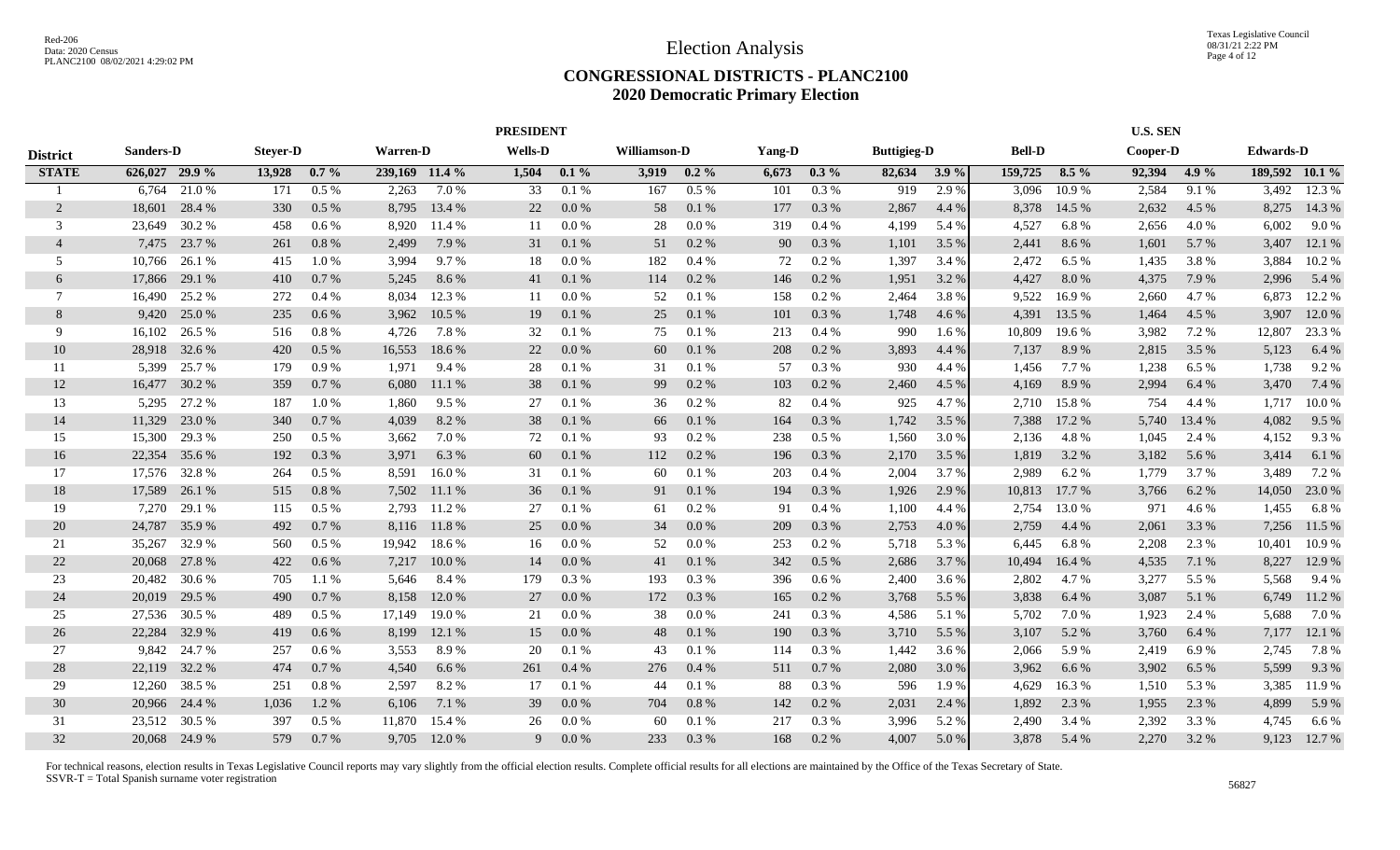#### **CONGRESSIONAL DISTRICTS - PLANC2100 2020 Democratic Primary Election**

|                 |                 |         |                 |        |          |         |                |               | <b>U.S. SEN</b>    |         |          |           |            |         |                |        |                |        | <b>RR COMM1</b> |                |
|-----------------|-----------------|---------|-----------------|--------|----------|---------|----------------|---------------|--------------------|---------|----------|-----------|------------|---------|----------------|--------|----------------|--------|-----------------|----------------|
| <b>District</b> | <b>Foster-D</b> |         | <b>Garcia-D</b> |        | Harris-D |         | <b>Hegar-D</b> |               | <b>Hernandez-D</b> |         | Hunter-D |           | Ocegueda-D |         | Ramirez-D      |        | <b>West-D</b>  |        | Alonzo-D        |                |
| <b>STATE</b>    | 31,706          | $1.7\%$ | 191,832 10.3 %  |        | 59,692   | $3.2\%$ | 417,074 22.3 % |               | 137,846            | $7.4\%$ | 26,905   | $1.4\%$   | 41,550     | $2.2\%$ | 246,541 13.2 % |        | 274,042 14.7 % |        |                 | 506,644 28.6 % |
|                 | 852             | 3.0%    | 2,362           | 8.3%   | 1.483    | 5.2 %   | 4.093          | 14.4 %        | 1,689              | 5.9%    | 599      | 2.1 %     | 493        | 1.7%    | 2,075          | 7.3 %  | 5,661          | 19.9%  | 6.995           | 25.2 %         |
| $\overline{2}$  | 801             | 1.4 %   | 4,403           | 7.6 %  | 1,272    | 2.2 %   | 14,395         | 24.9 %        | 5,533              | 9.6 %   | 523      | 0.9%      | 1,340      | 2.3 %   | 4,343          | 7.5 %  | 5,991          | 10.3%  | 13,514          | 25.6 %         |
| 3               | 627             | 0.9%    | 6,566           | 9.8%   | 1,337    | 2.0%    | 17,833         | 26.7 %        | 3,682              | 5.5 %   | 1,590    | 2.4 %     | 914        | 1.4 %   | 8,093          | 12.1 % | 12,873         | 19.3 % | 13,814          | 22.7 %         |
| $\overline{4}$  | 789             | 2.8%    | 2,539           | 9.0%   | 1,042    | 3.7 %   | 6,666          | 23.6 %        | 1,422              | 5.0 %   | 654      | 2.3 %     | 408        | 1.4 %   | 2,014          | 7.1 %  | 5,288          | 18.7%  | 6,087           | 22.4 %         |
| 5               | 490             | 1.3 %   | 2,948           | 7.7 %  | 955      | 2.5 %   | 7,772          | 20.3 %        | 1,638              | 4.3 %   | 379      | 1.0%      | 649        | 1.7 %   | 2,950          | 7.7%   | 12,691         | 33.2 % | 9,759           | 27.0 %         |
| 6               | 993             | 1.8%    | 5,720           | 10.4 % | 1,495    | 2.7 %   | 8,658          | 15.7 %        | 1,748              | 3.2 %   | 993      | 1.8 %     | 1,695      | 3.1 %   | 4,776          | 8.7%   | 17,335         | 31.4 % | 15,142          | 29.2 %         |
| 7               | 666             | 1.2%    | 4,081           | 7.2 %  | 1,246    | 2.2 %   | 14,665         | 26.0%         | 4.007              | 7.1 %   | 542      | 1.0%      | 1,232      | 2.2 %   | 3,913          | 6.9%   | 6,977          | 12.4 % | 12,914          | 25.9%          |
| 8               | 775             | 2.4 %   | 2,769           | 8.5 %  | 853      | 2.6 %   |                | 8,313 25.6 %  | 3,383              | 10.4 %  | 384      | 1.2%      | 597        | 1.8%    | 2,347          | 7.2 %  | 3,329          | 10.2 % | 7,677           | 25.4 %         |
| -9              | 866             | 1.6 %   | 3,256           | 5.9%   | 1,163    | 2.1 %   | 6,665          | 12.1 %        | 3,211              | 5.8 %   | 806      | 1.5 %     | 1,218      | 2.2 %   | 2,686          | 4.9 %  | 7,548          | 13.7 % | 15,139          | 29.3%          |
| 10              | 779             | 1.0%    | 7,035           | 8.8%   | 1,319    | 1.6%    | 28,875         | 36.0%         | 4,853              | 6.1 %   | 632      | $0.8\ \%$ | 964        | 1.2%    | 14,205         | 17.7 % | 6,458          | 8.1 %  | 14,774          | 19.9%          |
| 11              | 561             | 3.0%    | 2,691           | 14.2 % | 515      | 2.7%    | 4,196          | 22.1 %        | 1,418              | 7.5 %   | 464      | 2.4 %     | 457        | 2.4 %   | 2,492          | 13.1 % | 1,746          | 9.2 %  | 5,197           | 28.3%          |
| 12              | 780             | 1.7%    | 5,603           | 11.9%  | 1,419    | 3.0%    | 10,557         | 22.4 %        | 1,321              | 2.8%    | 913      | 1.9%      | 1,734      | 3.7 %   | 5.705          | 12.1 % | 8,389          | 17.8%  | 11,327          | 25.4 %         |
| 13              | 486             | 2.8%    | 1,894           | 11.1 % | 537      | 3.1 %   | 3,240          | 18.9%         | 1,762              | 10.3%   | 303      | 1.8%      | 378        | 2.2 %   | 1,887          | 11.0%  | 1,454          | 8.5 %  | 4,160           | 25.2 %         |
| 14              | 1,036           | 2.4 %   | 3,425           | 8.0%   | 1,479    | 3.4 %   | 6,670          | 15.5 %        | 2,167              | 5.0 %   | 750      | 1.7 %     | 806        | 1.9%    | 3,025          | 7.0 %  | 6,416          | 14.9 % | 10,304          | 25.9 %         |
| 15              | 1,523           | 3.4 %   | 4,544           | 10.2%  | 3,874    | 8.7%    | 6,229          | 14.0 %        | 9,576              | 21.6 %  | 1,126    | 2.5 %     | 654        | 1.5 %   | 5,997          | 13.5 % | 3,558          | 8.0%   | 20,570          | 46.1%          |
| 16              | 1,902           | 3.4 %   | 8,497           | 15.1 % | 2,638    | 4.7 %   | 6,545          | 11.6 %        | 5,465              | 9.7 %   | 777      | 1.4 %     | 3,018      | 5.4 %   | 16,375         | 29.0 % | 2,742          | 4.9%   | 22,828          | 41.0%          |
| 17              | 1,237           | 2.6 %   | 4,695           | 9.7 %  | 2,127    | 4.4 %   | 13,834         | 28.7 %        | 3,687              | 7.6 %   | 732      | 1.5 %     | 624        | 1.3 %   | 7,658          | 15.9%  | 5,355          | 11.1 % | 10.126          | 22.2 %         |
| 18              | 796             | 1.3 %   | 4,011           | 6.6 %  | 1,142    | 1.9%    | 9,786          | 16.0%         | 3,926              | 6.4 %   | 590      | 1.0%      | 1,390      | 2.3 %   | 3,099          | 5.1 %  | 7,607          | 12.5 % | 16,076          | 28.4 %         |
| 19              | 911             | 4.3 %   | 3,182           | 15.0%  | 1,054    | 5.0%    | 3,062          | 14.4 %        | 2,621              | 12.3 %  | 568      | 2.7 %     | 363        | 1.7 %   | 2,778          | 13.1 % | 1,524          | 7.2 %  | 6,094           | 29.1 %         |
| 20              | 892             | 1.4 %   | 7,564           | 11.9 % | 3,789    | 6.0%    | 10,771         | 17.0 %        | 6,944              | 11.0%   | 702      | 1.1%      | 1,974      | 3.1 %   | 15,772         | 24.9 % | 2,850          | 4.5 %  | 23,906          | 38.2 %         |
| 21              | 916             | 1.0%    | 9,314           | 9.8%   | 2,109    | 2.2 %   | 31,893         | 33.4 %        | 5,783              | 6.1%    | 804      | 0.8%      | 1,270      | 1.3 %   | 19,463         | 20.4 % | 4,855          | 5.1 %  | 16,629          | 18.6%          |
| 22              | 1,038           | 1.6 %   | 4,240           | 6.6 %  | 1,968    | 3.1 %   | 11,678         | 18.3%         | 6,596              | 10.3%   | 1,511    | 2.4 %     | 1,061      | 1.7%    | 6,733          | 10.5 % | 5,874          | 9.2%   | 14,565          | 24.2 %         |
| 23              | 1,735           | 2.9 %   | 9,872           | 16.6%  | 3,234    | 5.5 %   | 7,962          | 13.4 %        | 6,495              | 10.9%   | 995      | 1.7%      | 2,209      | 3.7%    | 12,433         | 21.0%  | 2,745          | 4.6 %  | 24,718          | 42.1 %         |
| 24              | 674             | 1.1 %   | 6,017           | 10.0 % | 1,721    | 2.9 %   | 13,874         | 23.1 %        | 2,748              | 4.6 %   | 717      | 1.2%      | 1,500      | 2.5 %   | 7,113          | 11.8%  | 11,996         | 20.0 % | 13,337          | 23.9%          |
| 25              | 821             | 1.0%    | 6,824           | 8.4 %  | 1,206    | 1.5 %   | 32,111         | 39.5 %        | 3,529              | 4.3 %   | 556      | $0.7~\%$  | 741        | 0.9%    | 16,165         | 19.9%  | 5,973          | 7.4 %  | 12,097          | 16.2%          |
| 26              | 750             | 1.3%    | 6,626           | 11.2 % | 1,456    | 2.5 %   | 15,908         | 26.9%         | 2,646              | 4.5 %   | 610      | 1.0%      | 1,019      | 1.7%    | 6,560          | 11.1 % | 9,562          | 16.2%  | 11,211          | 20.6 %         |
| 27              | 726             | 2.1 %   | 4,913           | 14.0 % | 1,005    | 2.9 %   | 7,398          | 21.1 %        | 3.995              | 11.4 %  | 2,178    | 6.2%      | 536        | 1.5 %   | 5,694          | 16.2%  | 1,385          | 4.0 %  | 11,677          | 34.4 %         |
| 28              | 1,777           | 3.0%    | 10,326          | 17.2 % | 4,438    | 7.4 %   | 5,681          | 9.5%          | 7,625              | 12.7 %  | 1,002    | 1.7%      | 1,718      | 2.9%    | 10,717         | 17.9 % | 3,249          | 5.4 %  | 28,956          | 46.6%          |
| 29              | 455             | 1.6 %   | 3,824           | 13.4 % | 1,248    | 4.4 %   | 3,572          | 12.5 %        | 3,571              | 12.5 %  | 257      | 0.9 %     | 1,477      | 5.2 %   | 2,679          | 9.4 %  | 1,867          | 6.6 %  | 11,338          | 41.7%          |
| 30              | 382             | 0.5%    | 3,808           | 4.6 %  | 1,194    | 1.4 %   | 6,639          | 8.0%          | 2,102              | 2.5 %   | 299      | 0.4%      | 1,006      | 1.2%    | 3,704          | 4.4 %  | 55,377         | 66.5 % | 23,760          | 30.9 %         |
| 31              | 707             | 1.0%    | 7,479           | 10.4 % | 982      | 1.4 %   | 39,784         | 55.1 %        | 3,394              | 4.7 %   | 686      | 1.0%      | 628        | 0.9%    | 5,427          | 7.5 %  | 3,492          | 4.8%   | 15,243          | 22.9 %         |
| 32              | 550             | 0.8%    | 5,547           | 7.7 %  | 1,654    | 2.3 %   |                | 17,100 23.8 % | 2,759              | 3.8%    | 548      | 0.8%      | 1,104      | 1.5 %   | 6,543          | 9.1 %  | 20,752         | 28.9%  |                 | 14,840 22.6 %  |
|                 |                 |         |                 |        |          |         |                |               |                    |         |          |           |            |         |                |        |                |        |                 |                |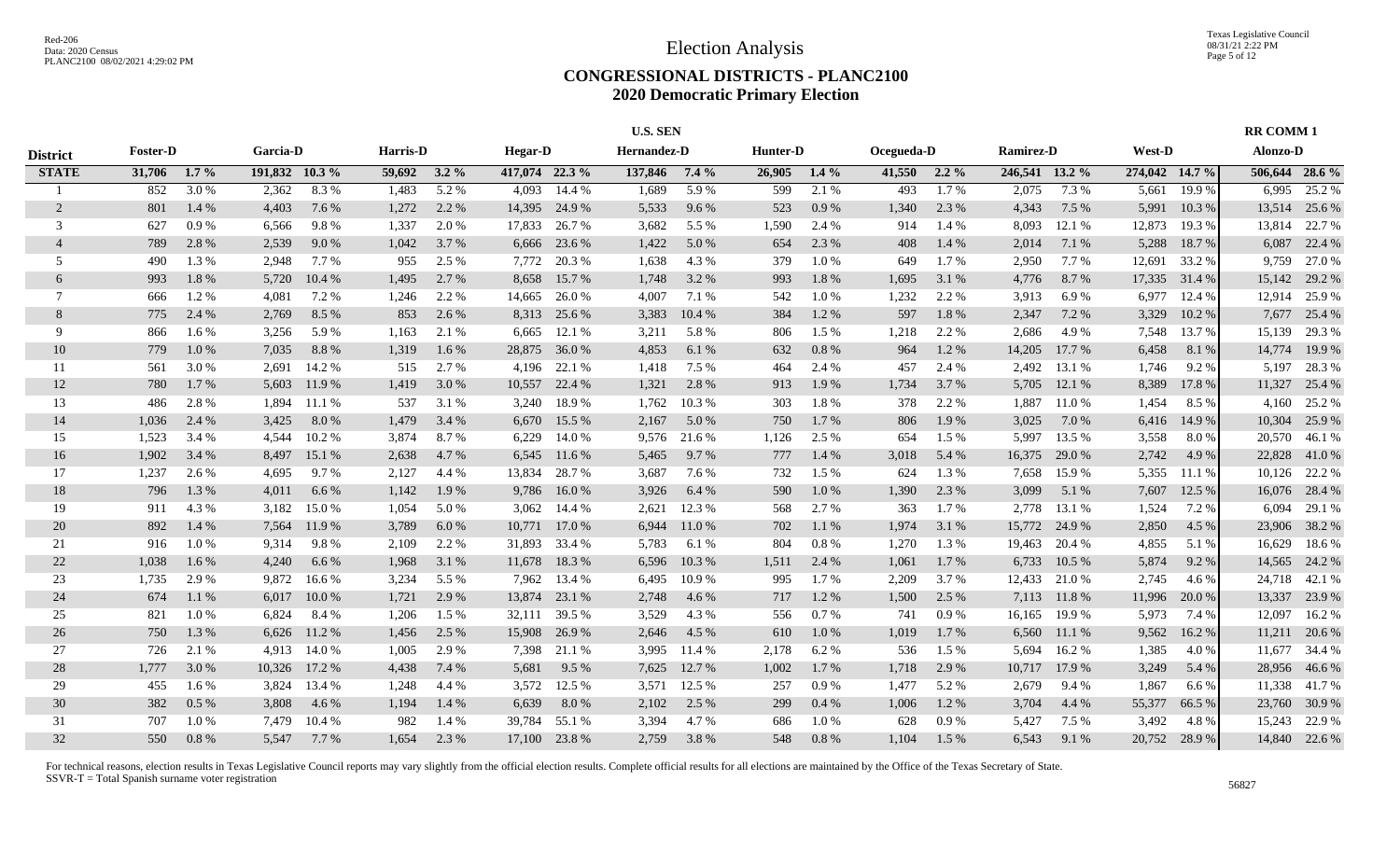Texas Legislative Council 08/31/21 2:22 PM Page 6 of 12

#### **CONGRESSIONAL DISTRICTS - PLANC2100 2020 Democratic Primary Election**

|                 |                |               | <b>RR COMM 1</b> |               |                 |               |                  | <b>SUP CT CHIEF</b> |                |               |                  | SUP CT 6      |                  |                |                | <b>SUP CT 7</b> |                   |               | <b>SUP CT 8</b> |                |
|-----------------|----------------|---------------|------------------|---------------|-----------------|---------------|------------------|---------------------|----------------|---------------|------------------|---------------|------------------|----------------|----------------|-----------------|-------------------|---------------|-----------------|----------------|
| <b>District</b> | Castaneda-D    |               | <b>Stone-D</b>   |               | <b>Watson-D</b> |               | <b>Meachum-D</b> |                     | Zimmerer-D     |               | Cheng-D          |               | <b>Praeger-D</b> |                | <b>Voss-D</b>  |                 | <b>Williams-D</b> |               | <b>Kelly-D</b>  |                |
| <b>STATE</b>    | 598,515 33.8 % |               | 383,388 21.7 %   |               | 279,879 15.8 %  |               | 1,433,898 80.5 % |                     | 347,120 19.5 % |               | 1,310,339 74.5 % |               |                  | 448,059 25.5 % | 608,069 34.9 % |                 | 1,133,894 65.1 %  |               |                 | 485,600 28.0 % |
|                 | 6.171          | 22.3 %        | 7,487            | 27.0 %        | 7,081           | 25.5 %        | 22,434           | 81.0 %              | 5,268          | 19.0%         |                  | 19,597 71.1 % | 7,958            | 28.9%          | 7,911          | 28.6%           | 19,755            | 71.4 %        | 11,097          | 40.8%          |
| $\overline{2}$  | 20,238         | 38.4 %        | 12,451           | 23.6 %        | 6,560           | 12.4 %        | 42,083           | 78.4 %              |                | 11,579 21.6 % |                  | 37,906 71.5 % | 15,137           | 28.5 %         |                | 21,935 41.8 %   | 30,539            | 58.2 %        | 15,037          | 28.6 %         |
| 3               | 21,448         | 35.3 %        | 17,040           | 28.0 %        | 8,465           | 13.9 %        | 54,750           | 86.7 %              | 8,371          | 13.3 %        | 46,364           | 74.7 %        | 15,662           | 25.3 %         | 18,905         | 31.2 %          | 41,622            | 68.8%         |                 | 16,980 28.4 %  |
| $\overline{4}$  | 6,977          | 25.6 %        | 7,720            | 28.4 %        | 6,441           | 23.7 %        | 21,920 80.5 %    |                     | 5,324          | 19.5 %        | 19,360           | 71.5 %        | 7,718            | 28.5 %         | 8,304          | 30.8%           | 18,653            | 69.2 %        | 10,499          | 39.3 %         |
| .5              | 10.197         | 28.3%         | 9,338            | 25.9%         | 6,784           | 18.8%         | 30,584           | 84.4 %              | 5,651          | 15.6 %        | 26,410           | 73.4 %        | 9,571            | 26.6 %         | 10,471         | 29.2 %          | 25,393            | 70.8%         |                 | 11,758 33.2 %  |
| 6               | 14,045         | 27.1 %        | 12,139           | 23.4 %        | 10,579          | 20.4 %        | 44,528           | 85.2 %              | 7,738          | 14.8 %        | 40,597           | 78.2 %        | 11,289           | 21.8%          | 15,316         | 29.5 %          | 36,541            | 70.5 %        |                 | 16,113 31.6 %  |
| 7               | 19,306         | 38.7%         | 11,514           | 23.1 %        | 6,102           | 12.2 %        | 39,757           | 77.3 %              | 11,695         | 22.7 %        | 34,513           | 67.9 %        | 16,329           | 32.1 %         | 22,401         | 44.9 %          | 27,510            | 55.1 %        | 16,534          | 33.0 %         |
| 8               | 8,734          | 28.9%         | 7,795            | 25.8%         | 5,980           | 19.8%         | 23,994           | 79.0 %              | 6,397          | 21.0 %        | 23,019           | 76.4 %        | 7,106            | 23.6 %         | 10,077         | 33.8%           | 19,761            | 66.2%         |                 | 9,033 30.2 %   |
| 9               | 11,593         | 22.4 %        | 12,771           | 24.7 %        | 12,150          | 23.5 %        | 38,490           | 74.3 %              | 13,348         | 25.7 %        | 35,151           | 68.3%         | 16,336           | 31.7 %         | 15,188         | 29.1 %          | 37,027            | 70.9%         |                 | 17,016 33.1 %  |
| 10              | 32,815         | 44.1 %        | 16,403           | 22.0 %        | 10,403          | 14.0 %        | 65,729           | 86.4%               | 10,305         | 13.6 %        | 58,633           | 78.9%         | 15,660           | 21.1 %         | 32,113         | 44.1 %          | 40,731            | 55.9%         | 14,499          | 19.7 %         |
| 11              |                | 5,935 32.3 %  | 4,159            | 22.6 %        | 3,092           | 16.8%         | 15,103           | 82.2 %              | 3,277          | 17.8 %        | 13,440           | 73.3 %        | 4,891            | 26.7 %         | 6,496          | 35.8%           | 11,666            | 64.2 %        | 5,561           | 30.7 %         |
| 12              |                | 14,448 32.4 % | 10,666           | 23.9 %        | 8,126           | 18.2 %        | 38,427           | 85.2 %              | 6,684          | 14.8%         | 35,671           | 80.2%         | 8,812            | 19.8 %         |                | 15,514 35.4 %   | 28,265            | 64.6 %        | 13,009          | 30.0 %         |
| 13              | 5.036          | 30.5 %        | 4,013            | 24.3 %        |                 | 3,315 20.1 %  | 13,028           | 78.4 %              | 3,589          | 21.6 %        | 12,311           | 74.9%         | 4,134            | 25.1 %         | 5,726          | 35.1 %          | 10,581            | 64.9%         |                 | 5,359 33.0 %   |
| 14              |                | 9,870 24.8%   | 10,175           | 25.6 %        | 9,406           | 23.7 %        | 30,608           | 76.2 %              | 9,573          | 23.8 %        | 28,462 71.6 %    |               | 11,281           | 28.4 %         | 12,002         | 30.2 %          | 27,789            | 69.8%         |                 | 13,359 34.0 %  |
| 15              | 13,720         | 30.8%         | 6,602            | 14.8%         | 3,709           | 8.3%          | 28,684           | 66.2 %              |                | 14,642 33.8 % |                  | 31,188 73.1 % | 11,493           | 26.9%          | 16,308         | 38.1 %          | 26,456            | 61.9%         |                 | 12,456 29.2 %  |
| 16              | 19,939         | 35.8%         | 6,345            | 11.4 %        | 6,589           | 11.8%         | 40,521           | 72.4 %              |                | 15,460 27.6 % | 40,668           | 73.4 %        | 14,766           | 26.6 %         | 18,237         | 33.2 %          | 36,613            | 66.8%         |                 | 12,791 23.3 %  |
| 17              | 16,462         | 36.1 %        | 11,424           | 25.1 %        | 7,569           | 16.6 %        | 39,213 84.8 %    |                     | 7,021          | 15.2 %        | 34,529           | 75.5 %        | 11,179           | 24.5 %         | 17,681         | 39.3 %          | 27,356            | 60.7 %        |                 | 12,873 28.5 %  |
| 18              | 16,592         | 29.3 %        | 12,602           | 22.3 %        | 11,351          | 20.0 %        | 42,525           | 74.2 %              | 14,769         | 25.8%         | 38,812           | 69.9%         | 16,689           | 30.1 %         | 18,278         | 32.7 %          | 37,641            | 67.3 %        |                 | 18,274 33.1 %  |
| 19              | 6,321          | 30.2 %        | 4,619            | 22.1 %        | 3,892           | 18.6%         | 17,135           | 81.8 %              | 3,823          | 18.2 %        | 15,151           | 72.7 %        | 5,701            | 27.3 %         | 6,981          | 33.9%           | 13,634            | 66.1%         | 6,803           | 33.2 %         |
| 20              | 25,532         | 40.8%         | 7,734            | 12.4 %        | 5,356           | 8.6 %         | 47,763           | 76.4 %              | 14,719         | 23.6 %        | 46,354           | 74.8%         | 15,618           | 25.2 %         | 21,012         | 34.3 %          | 40,257            | 65.7%         | 11,455          | 18.6 %         |
| 21              | 42,503         | 47.6 %        | 18,755           | 21.0 %        | 11,478          | 12.8%         | 79,832           | 87.3%               | 11,569         | 12.7 %        | 72,064           | 80.4%         | 17,541           | 19.6 %         | 38,271         | 43.8%           | 49,020            | 56.2 %        |                 | 15,766 17.8 %  |
| 22              | 16,753         | 27.9 %        | 17,123           | 28.5 %        | 11,624          | 19.4 %        | 47,641           | 78.5 %              | 13,065         | 21.5 %        | 45,698           | 75.6 %        | 14,769           | 24.4 %         | 17,760         | 29.6 %          | 42,163            | 70.4 %        |                 | 17,693 29.7 %  |
| 23              | 18,966         | 32.3 %        | 8,118            | 13.8%         | 6,955           | 11.8%         | 39,922           | 70.3 %              | 16,893         | 29.7 %        | 38,774           | 68.5 %        | 17,809           | 31.5 %         | 19,101         | 34.1 %          | 36,906            | 65.9%         | 14,727          | 26.0%          |
| 24              | 19,988         | 35.8%         | 13,879           | 24.9 %        | 8,562           | 15.4 %        | 49,615           | 86.7%               | 7,621          | 13.3 %        | 44,344           | 78.5 %        | 12,158           | 21.5 %         | 18,278         | 32.8%           | 37,374            | 67.2 %        | 15,869          | 28.8 %         |
| 25              | 34,325         | 45.9 %        | 17,819           | 23.8%         | 10,559          | 14.1 %        | 68,650           | 89.2 %              | 8,352          | 10.8 %        | 61,297           | 81.6 %        | 13,856           | 18.4 %         | 32,839         | 44.8%           | 40,442            | 55.2 %        | 14,285          | 19.2 %         |
| 26              | 21,067         | 38.8%         | 14,903           | 27.4 %        | 7,172           | 13.2 %        | 46,879           | 85.2%               | 8,115          | 14.8 %        | 43,100           | 79.2 %        | 11,338           | 20.8 %         | 19,823         | 37.0 %          | 33,771            | 63.0%         | 13,061          | 24.4 %         |
| 27              | 10,531         | 31.0 %        | 6,355            | 18.7%         | 5,427           | 16.0%         | 27,099           | 80.4%               | 6,613          | 19.6 %        | 25,025           | 75.0%         | 8,347            | 25.0 %         | 12,069         | 36.6 %          | 20,892            | 63.4 %        | 9,549           | 29.0 %         |
| 28              | 19,049         | 30.7 %        | 8,092            | 13.0 %        | 5,983           | 9.6 %         | 39,348           | 65.7 %              | 20,527         | 34.3 %        | 40,813           | 68.9%         | 18,441           | 31.1 %         | 20,542         | 35.0 %          | 38,114            | 65.0%         | 17,564          | 29.8%          |
| 29              | 8,181          | 30.1 %        | 4,278            | 15.7 %        | 3,406           | 12.5 %        | 18,228           | 67.8 %              | 8,660          | 32.2 %        | 18,270           | 68.4 %        | 8,452            | 31.6 %         | 10,555         | 39.6 %          | 16,072            | 60.4 %        |                 | 7,101 26.6 %   |
| 30              | 15,609         | 20.3 %        | 19,625           | 25.5 %        | 17,922          | 23.3 %        | 66,076 85.7 %    |                     | 11,057         | 14.3 %        | 55,514           | 72.9 %        | 20,680           | 27.1 %         | 15,603         | 20.0 %          | 62,287            | 80.0%         |                 | 29,820 39.4 %  |
| 31              | 23,646         | 35.5 %        | 14,483           | 21.8%         | 13,149          | 19.8%         | 60,524           | 88.7%               | 7,738          | 11.3 %        | 52,395           | 78.0 %        | 14,781           | 22.0 %         | 22,251         | 33.7 %          | 43,830            | 66.3%         | 14,960          | 22.6 %         |
| 32              | 24,069 36.6 %  |               |                  | 16,731 25.4 % |                 | 10,160 15.4 % | 59,223 87.8 %    |                     | 8,265          | 12.2 %        |                  | 48,789 73.4 % |                  | 17,719 26.6 %  |                | 19,218 29.2 %   |                   | 46,544 70.8 % |                 | 20,095 31.0 %  |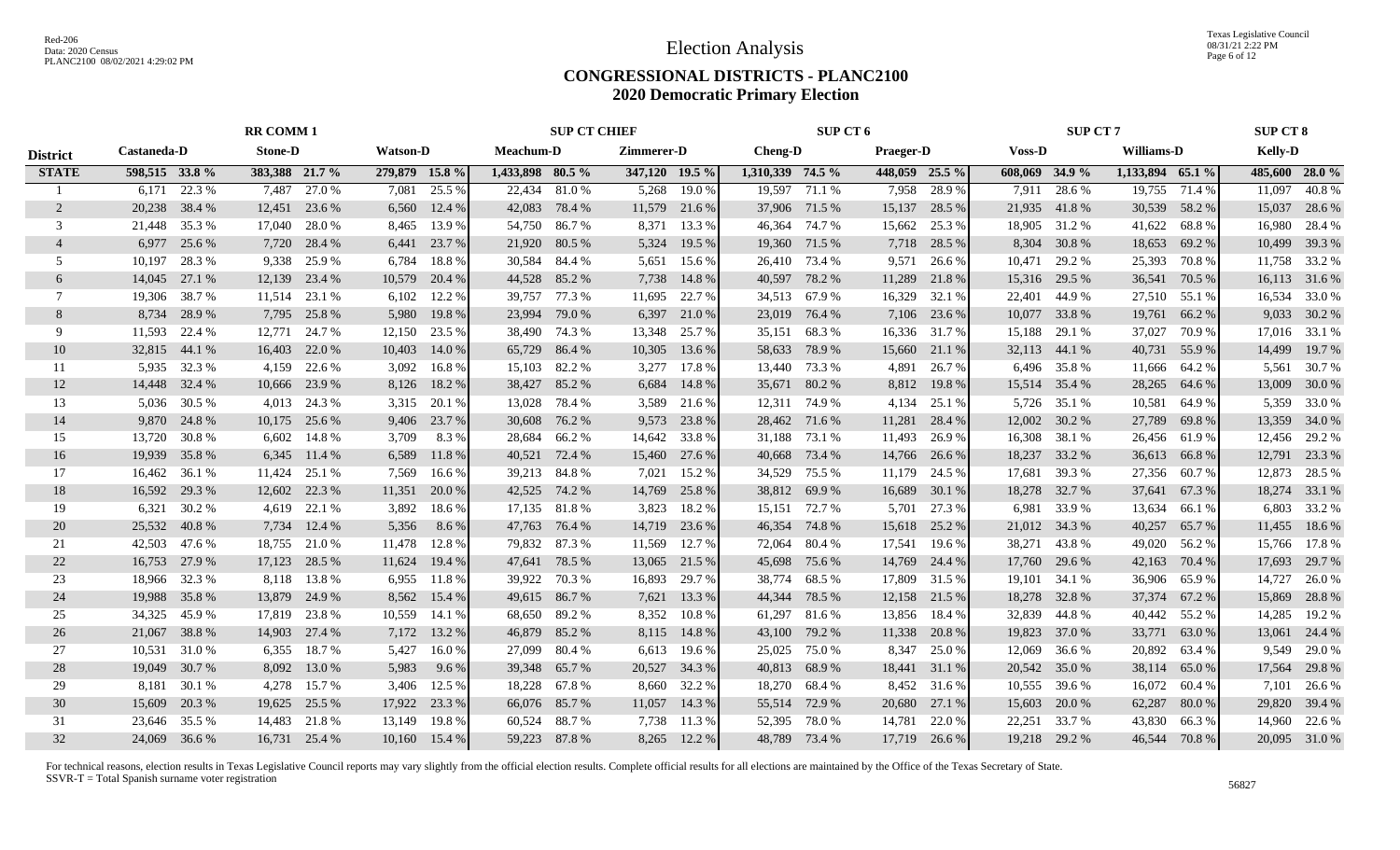#### **CONGRESSIONAL DISTRICTS - PLANC2100 2020 Democratic Primary Election**

|                 | <b>SUP CT 8</b>  |        |                |        | CCA <sub>3</sub> |        |                |        |                  | CCA <sub>4</sub> |                 |                  |
|-----------------|------------------|--------|----------------|--------|------------------|--------|----------------|--------|------------------|------------------|-----------------|------------------|
| <b>District</b> | <b>Triana-D</b>  |        | Demond-D       |        | Davis Frizell-D  |        | Wood-D         |        | <b>Clinton-D</b> |                  | <b>Miears-D</b> |                  |
| <b>STATE</b>    | 1,251,374 72.0 % |        | 207,530 12.0 % |        | 1,184,042 68.7 % |        | 331,655 19.2 % |        | 1,380,125 80.5 % |                  | 334,410 19.5 %  |                  |
|                 | 16,074           | 59.2 % | 3,499          | 12.8%  | 18,029           | 65.8%  | 5,868          | 21.4%  | 21,768           | 79.7 %           | 5,547           | 20.3%            |
| $\sqrt{2}$      | 37,507           | 71.4 % | 10,590         | 20.6 % | 32,219           | 62.8%  | 8,501          | 16.6%  | 42,963           | 84.4 %           | 7,944           | 15.6 %           |
| 3               | 42,768           | 71.6 % | 5,417          | 9.2%   | 45,253           | 76.4 % | 8,524          | 14.4 % | 49,215           | 83.5 %           | 9,747           | 16.5 %           |
| $\overline{4}$  | 16,199           | 60.7%  | 2,546          | 9.5%   | 18,438           | 68.6%  | 5,876          | 21.9%  | 20,126           | 75.1 %           | 6,681           | 24.9%            |
| 5               | 23,695           | 66.8%  | 3,063          | 8.5%   | 23,604           | 65.9%  | 9,159          | 25.6%  | 28,481           | 80.4 %           | 6,952           | 19.6%            |
| 6               | 34,866           | 68.4%  | 5,431          | 10.6%  | 36,650           | 71.8%  | 8,943          | 17.5 % | 41,291           | 81.5%            | 9,350           | 18.5 %           |
| $\tau$          | 33,508           | 67.0%  | 8,879          | 17.9%  | 33,250           | 67.1 % | 7,454          | 15.0%  | 41,473           | 85.2%            | 7,217           | 14.8%            |
| $\,8\,$         | 20,863           | 69.8%  | 3,237          | 11.0%  | 21,275           | 72.2 % | 4,954          | 16.8%  | 22,886           | 78.1 %           | 6,426           | 21.9%            |
| 9               | 34,434           | 66.9%  | 10,711         | 21.2%  | 30,746           | 60.8%  | 9,150          | 18.1 % | 42,285           | 83.8%            | 8,190           | 16.2%            |
| 10              | 59,081           | 80.3%  | 8,044          | 11.2%  | 45,885           | 63.8%  | 17,949         | 25.0%  | 60,272           | 84.1 %           | 11,356          | 15.9 %           |
| 11              | 12,552           | 69.3%  | 1,575          | 8.7%   | 12,560           | 69.3%  | 3,993          | 22.0 % | 13,530           | 75.1 %           | 4,495           | 24.9%            |
| 12              | 30,398           | 70.0%  | 3,568          | 8.2%   | 32,280           | 74.5 % | 7,492          | 17.3 % | 34,974           | 81.4%            | 7,992           | 18.6%            |
| 13              | 10,903           | 67.0%  | 1,765          | 10.8%  | 10,819           | 66.5%  | 3,685          | 22.7 % | 11,986           | 74.2 %           | 4,175           | 25.8%            |
| 14              | 25,901           | 66.0%  | 5,292          | 13.6 % | 25,260           | 64.9%  | 8,364          | 21.5 % | 29,740           | 76.8%            | 8,986           | 23.2 %           |
| 15              | 30,146           | 70.8%  | 6,534          | 15.5 % | 27,363           | 64.9%  | 8,294          | 19.7%  | 30,652           | 72.7 %           | 11,514          | 27.3 %           |
| 16              | 42,185           | 76.7%  | 7,213          | 13.2 % | 36,895           | 67.5 % | 10,548         | 19.3 % | 41,390           | 76.0%            | 13,078          | 24.0 %           |
| 17              | 32,220           | 71.5 % | 4,294          | 9.6%   | 31,005           | 69.5%  | 9,343          | 20.9%  | 34,561           | 77.9%            | 9,819           | 22.1 %           |
| 18              | 36,853           | 66.9%  | 11,897         | 21.7%  | 33,581           | 61.2%  | 9,434          | 17.2 % | 46,238           | 84.8%            | 8,275           | 15.2 %           |
| 19              | 13,694           | 66.8%  | 1,674          | 8.2%   | 14,197           | 69.3%  | 4,625          | 22.6 % | 15,336           | 75.5 %           | 4,970           | 24.5 %           |
| 20              | 50,182           | 81.4%  | 6,329          | 10.4 % | 45,250           | 74.0%  | 9,561          | 15.6%  | 49,575           | 81.2%            | 11,492          | 18.8%            |
| 21              | 72,578           | 82.2%  | 7,325          | 8.5%   | 61,329           | 70.9%  | 17,899         | 20.7%  | 72,491           | 84.1 %           | 13,656          | 15.9%            |
| 22              | 41,923           | 70.3 % | 9,416          | 16.1 % | 39,705           | 67.9%  | 9,381          | 16.0%  | 45,956           | 78.9%            | 12,284          | 21.1 %           |
| 23              | 41,989           | 74.0%  | 7,017          | 12.5 % | 38,064           | 67.6%  | 11,233         | 19.9%  | 43,329           | 76.9%            | 13,027          | 23.1 %           |
| 24              | 39,325           | 71.2 % | 4,434          | 8.1 %  | 41,481           | 75.4 % | 9,082          | 16.5 % | 45,117           | 82.3%            | 9,682           | 17.7 %           |
| 25              | 60,083           | 80.8%  | 6,796          | 9.4%   | 46,965           | 64.9%  | 18,610         | 25.7 % | 59,844           | 83.2%            | 12,077          | 16.8%            |
| 26              | 40,387           | 75.6 % | 4,761          | 8.9%   | 41,245           | 77.5 % | 7,242          | 13.6 % | 42,945           | 81.1%            | 9,993           | 18.9%            |
| 27              | 23,419           | 71.0%  | 3,689          | 11.3%  | 22,681           | 69.4%  | 6,321          | 19.3%  | 25,441           | 78.2%            | 7,093           | 21.8%            |
| 28              | 41,388           | 70.2 % | 8,524          | 14.5 % | 38,304           | 65.1 % | 11,999         | 20.4 % | 43,941           | 74.5 %           | 15,046          | 25.5 %           |
| 29              | 19,606           | 73.4 % | 4,991          | 18.8%  | 16,277           | 61.4%  | 5,240          | 19.8%  | 21,488           | 81.9%            | 4,743           | $18.1\text{ }\%$ |
| 30              | 45,782           | 60.6%  | 9,174          | 12.0%  | 53,096           | 69.6%  | 14,004         | 18.4%  | 64,600           | 85.2%            | 11,240          | 14.8%            |
| 31              | 51,251           | 77.4 % | 5,109          | 7.8 %  | 48,526           | 73.7%  | 12,232         | 18.6%  | 51,648           | 78.7%            | 14,011          | 21.3%            |
| 32              | 44,629           | 69.0%  | 4,996          | 7.7%   | 48,371           | 74.9%  | 11,233         | 17.4 % | 53,369           | 82.9%            | 10,973          | 17.1 %           |
|                 |                  |        |                |        |                  |        |                |        |                  |                  |                 |                  |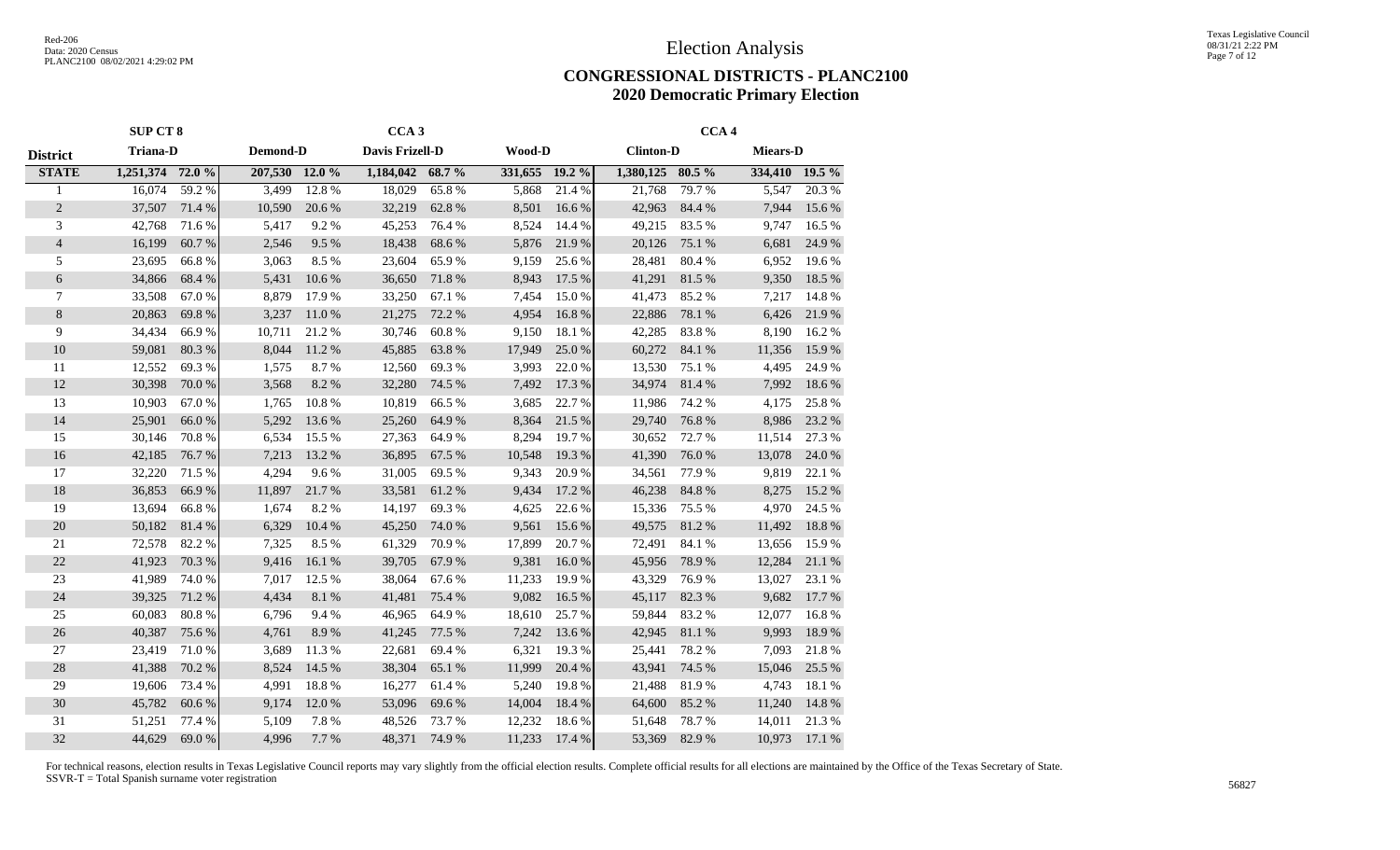|                 |                 |         |                |               |                    |                 |                 |          |                 | <b>PRESIDENT</b> |                |      |                  |         |                  |         |             |         |                  |         |
|-----------------|-----------------|---------|----------------|---------------|--------------------|-----------------|-----------------|----------|-----------------|------------------|----------------|------|------------------|---------|------------------|---------|-------------|---------|------------------|---------|
| <b>District</b> | <b>Bennet-D</b> |         | <b>Biden-D</b> |               | <b>Bloomberg-D</b> |                 | <b>Booker-D</b> |          | <b>Castro-D</b> |                  | De La Fuente-D |      | <b>Delaney-D</b> |         | <b>Gabbard-D</b> |         | Klobuchar-D |         | <b>Patrick-D</b> |         |
| 33              | 841             | 2.1 %   |                | 13,678 34.1 % |                    | 5,028 12.5 %    | 147             | $0.4\%$  | 285             | $0.7\%$          | 52             | 0.1% | 152              | $0.4\%$ | -89              | $0.2\%$ | 322         | $0.8\%$ |                  | 0.1%    |
| 34              | 599             | $1.1\%$ | 14.804         | 27.2 %        |                    | $11,450$ 21.0 % | 145             | $0.3\%$  | 1.711           | 3.1 %            | 970            | 1.8% | 391              | $0.7\%$ | 547              | 1.0%    | 946         | 1.7 %   | 145              | $0.3\%$ |
| 35              | 99              | 0.1%    | '7.581         | 23.2 %        |                    | 7,726 10.2 %    |                 | 86 0.1 % | 922             | 1.2%             | 60             | 0.1% | 32               | $0.0\%$ | 272              | $0.4\%$ | .074        | 1.4 %   |                  | $0.0\%$ |
| 36              | 168             | $0.6\%$ |                | 11,676 39.2 % |                    | 4,553 15.3 %    | 51              | $0.2\%$  | 55              | $0.2\%$          | 33             | 0.1% | 57               | $0.2\%$ | 124              | $0.4\%$ | 770         | 2.6 %   |                  | $0.1\%$ |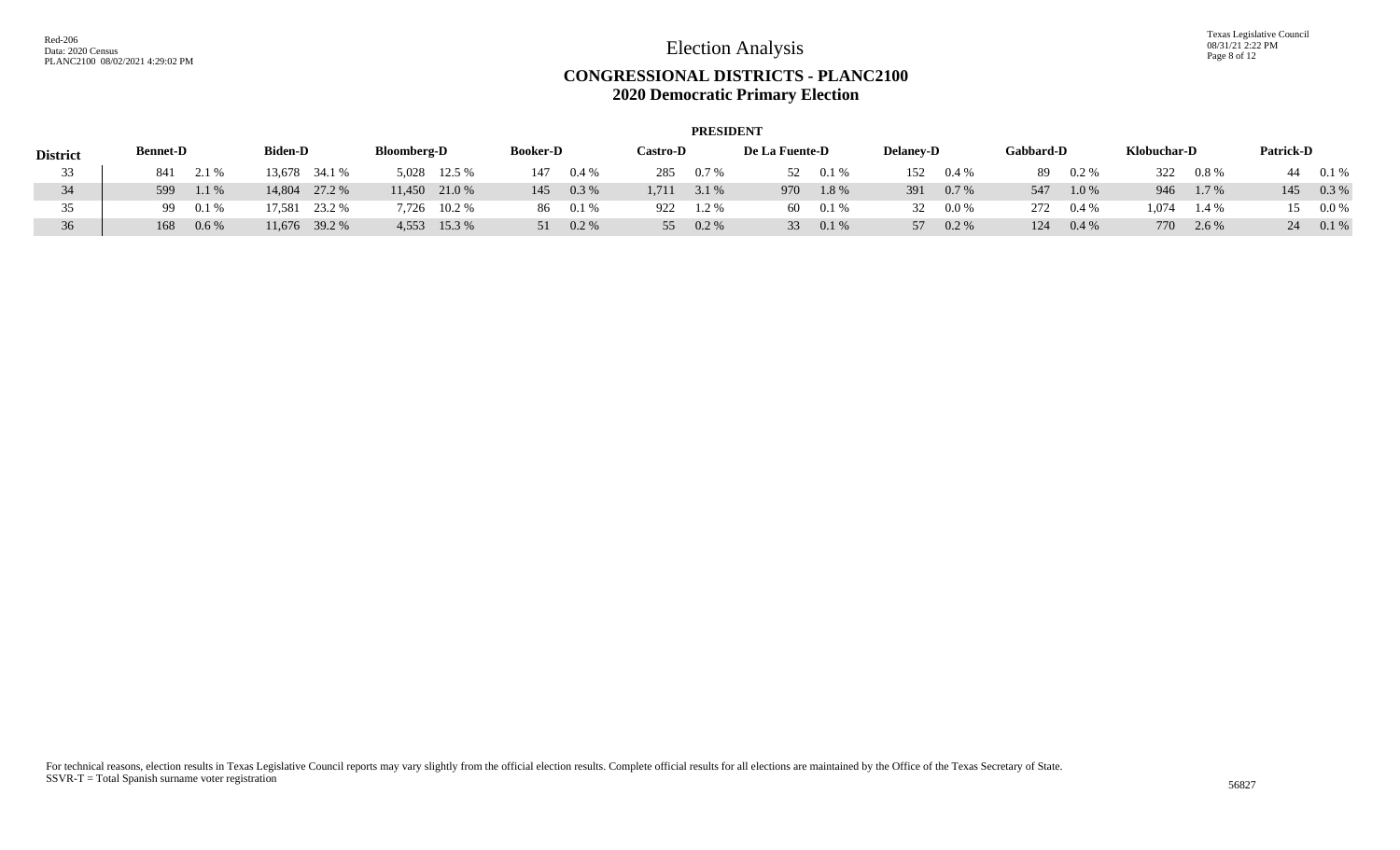Texas Legislative Council 08/31/21 2:22 PM Page 9 of 12

|                 |                  |                 |                  | <b>PRESIDENT</b> |                         |                |                    |                | <b>U.S. SEN</b> |                  |
|-----------------|------------------|-----------------|------------------|------------------|-------------------------|----------------|--------------------|----------------|-----------------|------------------|
| <b>District</b> | <b>Sanders-D</b> | <b>Stever-D</b> | <b>Warren-D</b>  | <b>Wells-D</b>   | Williamson-D            | Yang-D         | <b>Buttigieg-D</b> | <b>Bell-D</b>  | Cooper-D        | <b>Edwards-D</b> |
| 33              | 14,987 37.3 %    | $0.8\%$<br>336  | 2,782<br>6.9 %   | 0.1%<br>33       | 248<br>0.6%             | $0.2\%$<br>83  | 1,041<br>2.6 %     | .891<br>5.1 %  | 2,570<br>7.0 %  | 2,103<br>5.7 %   |
| 34              | 16,446 30.2 %    | $0.8\%$<br>413  | 6.1%<br>3,341    | $0.3\%$<br>154   | 0.3 %<br>183            | 346<br>$0.6\%$ | 3.3%<br>1,808      | 2,373<br>5.0 % | 2,585<br>5.4 %  | 6.2%<br>2,954    |
| 35              | 32,615 43.0 %    | $0.6\%$<br>467  | 12,046 15.9 %    | $0.0\%$<br>25.   | 0.1%<br>53.             | 0.3 %<br>207   | 2,637<br>3.5 %     | 3,787<br>5.5 % | 2,490<br>3.6 %  | 6,185<br>9.0 %   |
| 36              | 8,129 27.3 %     | $0.8\%$<br>252  | 2,742<br>$9.2\%$ | 26 0.1 %         | 36 <sup>2</sup><br>0.1% | $0.3\%$<br>88  | 1,029<br>3.5%      | 4,176<br>16.0% | 1,777<br>6.8 %  | 2,455<br>9.4%    |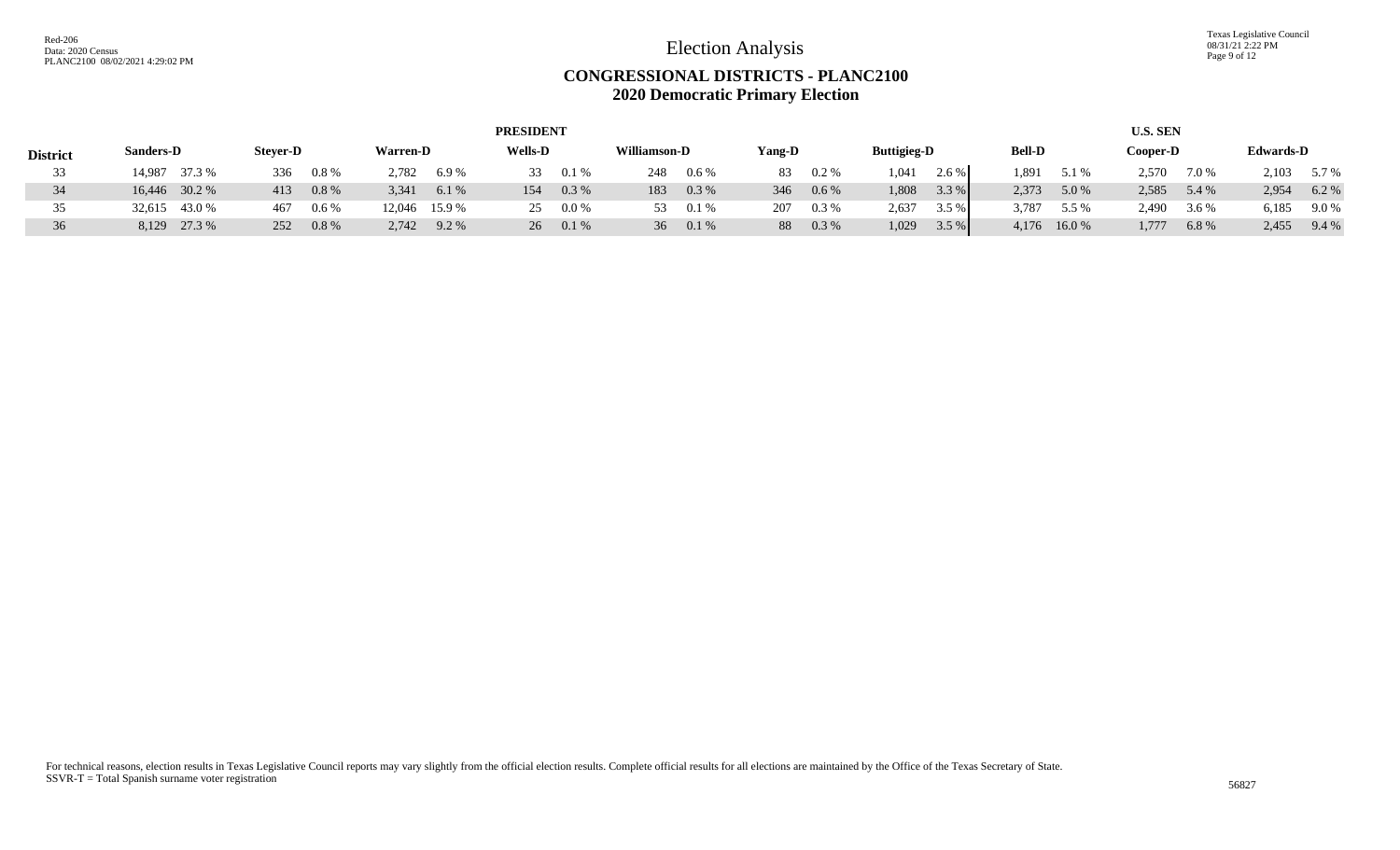Texas Legislative Council 08/31/21 2:22 PM Page 10 of 12

|                 |                 |       |                 |        |          |       |         |               | <b>U.S. SEN</b>    |              |          |       |            |       |                  |               |               |        | <b>RR COMM1</b> |               |
|-----------------|-----------------|-------|-----------------|--------|----------|-------|---------|---------------|--------------------|--------------|----------|-------|------------|-------|------------------|---------------|---------------|--------|-----------------|---------------|
| <b>District</b> | <b>Foster-D</b> |       | <b>Garcia-D</b> |        | Harris-D |       | Hegar-D |               | <b>Hernandez-D</b> |              | Hunter-D |       | Ocegueda-D |       | <b>Ramirez-D</b> |               | <b>West-D</b> |        | Alonzo-D        |               |
| 33              | 393             | 1.1 % | 4.473           | 12.1 % | 1.395    | 3.8%  | 3,446   | 9.3 %         | 1,845              | 5.0 %        | 387      | 1.0%  | 1,662      | 4.5 % | 3,977            | 10.8%         | 12,731        | 34.5 % | 14.169          | 40.0 %        |
| 34              | .334            | 2.8%  | 7.966           | 16.8%  | 2.534    | 5.3 % | 5,694   | 12.0 %        |                    | 6,356 13.4 % | 1,229    | 2.6 % | 2,464      | 5.2 % |                  | 9,829 20.7 %  | 2,114         | 4.5 %  |                 | 21,512 44.3 % |
| 35              | 869             | 1.3 % | 10,127          | 14.7 % | 2.108    | 3.1 % |         | 15,293 22.2 % | 6,418              | 9.3%         | 668      | 1.0%  | l.436      | 2.1 % |                  | 15,256 22.1 % | 4,251         | 6.2%   | 19.467          | 29.2 %        |
| 36              | 817             | 3.1 % | 2.691           | 10.3 % | 701      | 2.7 % |         | 6,216 23.8 %  | 1,931              | 7.4 %        | 431      | 1.7 % | 811        | 3.1 % | 2,058            | 7.9%          | 2,027         | 7.8%   | 6,722           | 27.5 %        |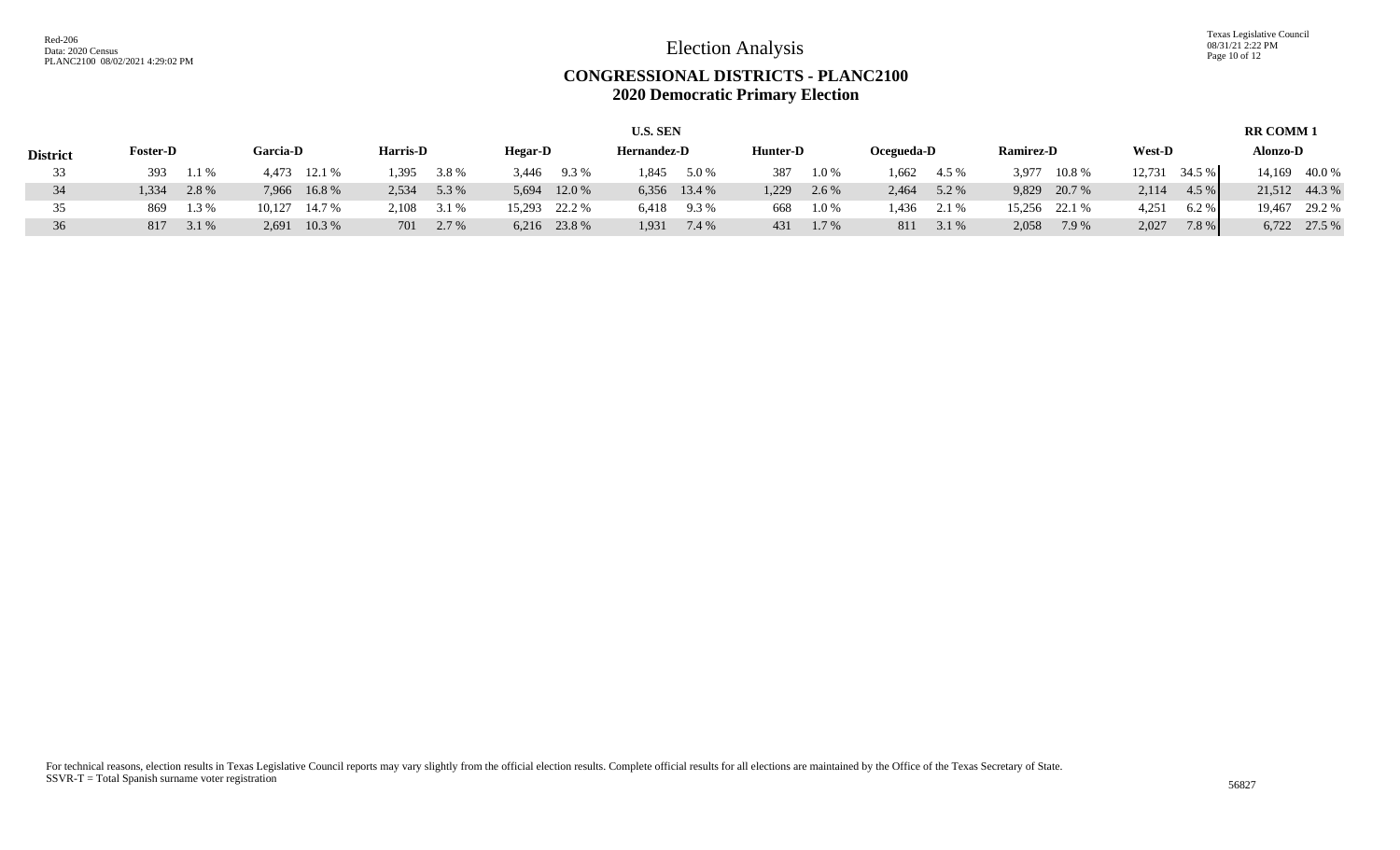Texas Legislative Council 08/31/21 2:22 PM Page 11 of 12

#### **CONGRESSIONAL DISTRICTS - PLANC2100 2020 Democratic Primary Election**

|                 |                  | <b>RR COMM 1</b> |                 | <b>SUP CT CHIEF</b> |                   | SUP CT 6      |                 | <b>SUP CT 7</b> |               | <b>SUP CT 8</b> |
|-----------------|------------------|------------------|-----------------|---------------------|-------------------|---------------|-----------------|-----------------|---------------|-----------------|
| <b>District</b> | Castaneda-D      | <b>Stone-D</b>   | <b>Watson-D</b> | <b>Meachum-D</b>    | Zimmerer-D        | Cheng-D       | Praeger-D       | <b>Voss-D</b>   | Williams-D    | <b>Kelly-D</b>  |
|                 | 8,514 24.0 %     | 5,926 16.7 %     | $6,832$ 19.3 %  | 28,118 80.5 %       | 19.5 %<br>6,797   | 25,772 74.8 % | 8,691 25.2 %    | 10,885 31.4 %   | 23,782 68.6 % | 11,968 35.0 %   |
|                 | 14,969 30.8 %    | $6,253$ 12.9 %   | 5,833 12.0 %    | 31,797 68.4 %       | $14,698$ 31.6 %   | 30,724 66.8 % | $15,254$ 33.2 % | 16,092 35.2 %   | 29,612 64.8 % | 12,429 27.1 %   |
|                 | 42.0 %<br>27.941 | 11,740 17.6 %    | 7,440 11.2 %    | 54,813 81.9 %       | $12,110$ 18.1 %   | 52,488 79.4 % | 13,619 20.6 %   | 24,001 37.0 %   | 40,950 63.0 % | 11,935 18.3 %   |
| 36              | 7,025 28.7 %     | 6,311 25.8 %     | 18.1 %<br>4,427 | 18,857 76.5 %       | $-23.5%$<br>5,807 | 17,136 70.2 % | 7,274 29.8 %    | 9,925 40.9 %    | 14,345 59.1 % | 8,272 34.1 %    |